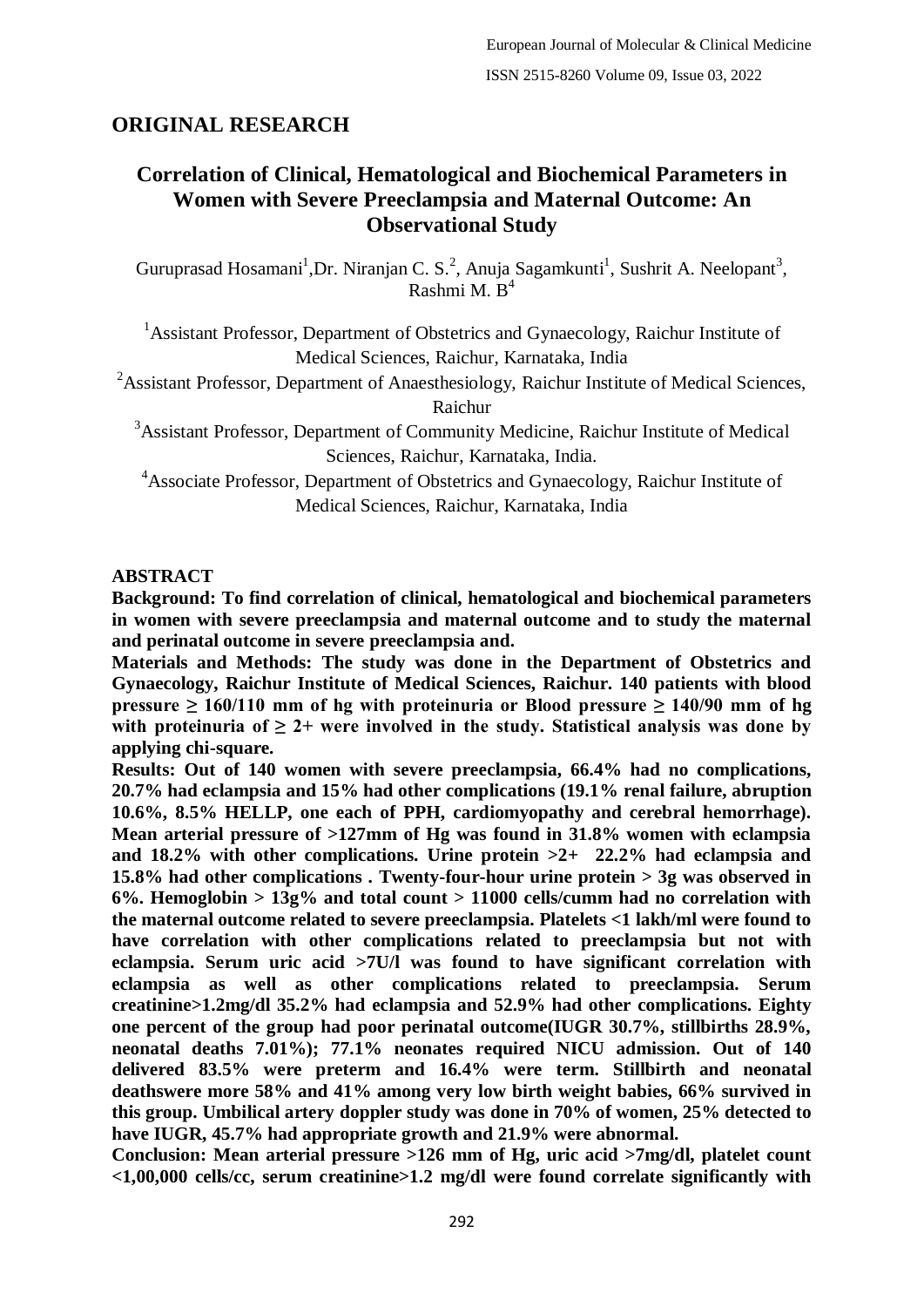**poor maternal outcome in women with severe preeclampsia. Prematurity and fetal growth restrictions are the main factors causing perinatal morbidity/ mortality. Timely cesarean delivery seems to improve perinatal outcome in settings with facilities for newborn care.**

**Keywords: Preeclampsia, LDH, Uric acid, maternal outcome**

**Corresponding Author:**Dr. Sushrit A. Neelopant, Assistant Professor, Department of Community Medicine, Raichur Institute of Medical Sciences, Raichur, Karnataka, India. Email: sushritan@gmail.com

### **INTRODUCTION**

Preeclampsia is the most challenging clinical entity affecting both mother and the fetus. It is one of the leading causes for maternal as well as perinatal morbidity/ mortality. Preeclampsia is the most challenging clinical entity affecting both mother and the fetus. Traditionally women with severe preeclampsia-eclampsia are delivered immediately regardless of the consequences of extreme fetal prematurity. Delaying this definitive management for severe preeclampsia to at least gain benefit of antenatal steroids and to organize resources for managing the anticipated complications is referred to as expectant management. The investigative work up for end organ dysfunction related to preeclampsia guides in timing the delivery. The present observational study is an attempt to analyse maternal and perinatal outcome in severe preeclampsia and to find the usefulness if the investigative work up as predictors of outcome. In developing nations, the incidence of the disease is reported to be 4- 18% with hypertensive disorders being the second most common obstetric cause of stillbirths and early neonatal deaths. Approximately 1,00,000 women die worldwide per annum because of eclampsia. It is said that pre-eclampsia and eclampsia contribute to death of a women every 3 minutes worldwide. In India, incidence is 5-15% incidence being more in primigravida around 15% and multigravida around 10%.

Preeclampsia is mild in 75% of cases and severe in 25% of them.6 In its extreme, the disease may lead to liver and renal failure, disseminated intravascular coagulopathy (DIC), and central nervous system (CNS) abnormalities. Besides placental insufficiency may cause fetal growth restriction and related perinatal complications; premature birth either spontaneous or induced for indications, is an important cause for perinatal morbidity/ mortality. Hemorrhage and hypertensive disorders together account for the largest proportion of maternal deaths in developing countries.

Contradicting reports are found in the literature regarding the role of investigative workups as indicators of severe disease that will direct to terminate pregnancy; also there are conflicting reports regarding the predictive role of these investigative parameters.

The present observational study is an attempt to analyze maternal and perinatal outcome in severe preeclampsia and to find the usefulness of the clinical and investigative work up as predictors of outcome.

### **MATERIALS & METHODS**

An observational study was conducted in the Department of Obstetrics and Gynecology, Raichur Institute of Medical Sciences, Raichur. 140 patients were included in the study. Women with severe preeclampsia- eclampsia was evaluated and managed as per the hospital protocol. Blood pressure of patient was measured in supine position after 10 minutes of rest using mercury sphygmomanometer with appropriate cuff size tied at heart level. The women were monitored clinically as well as by investigative work up. Proteinuria was estimated daily by dip stick method. Serum analysis of uric acid was done by urease method and serum creatinine was done by Jaffe rate blanked method to check renal function, liver function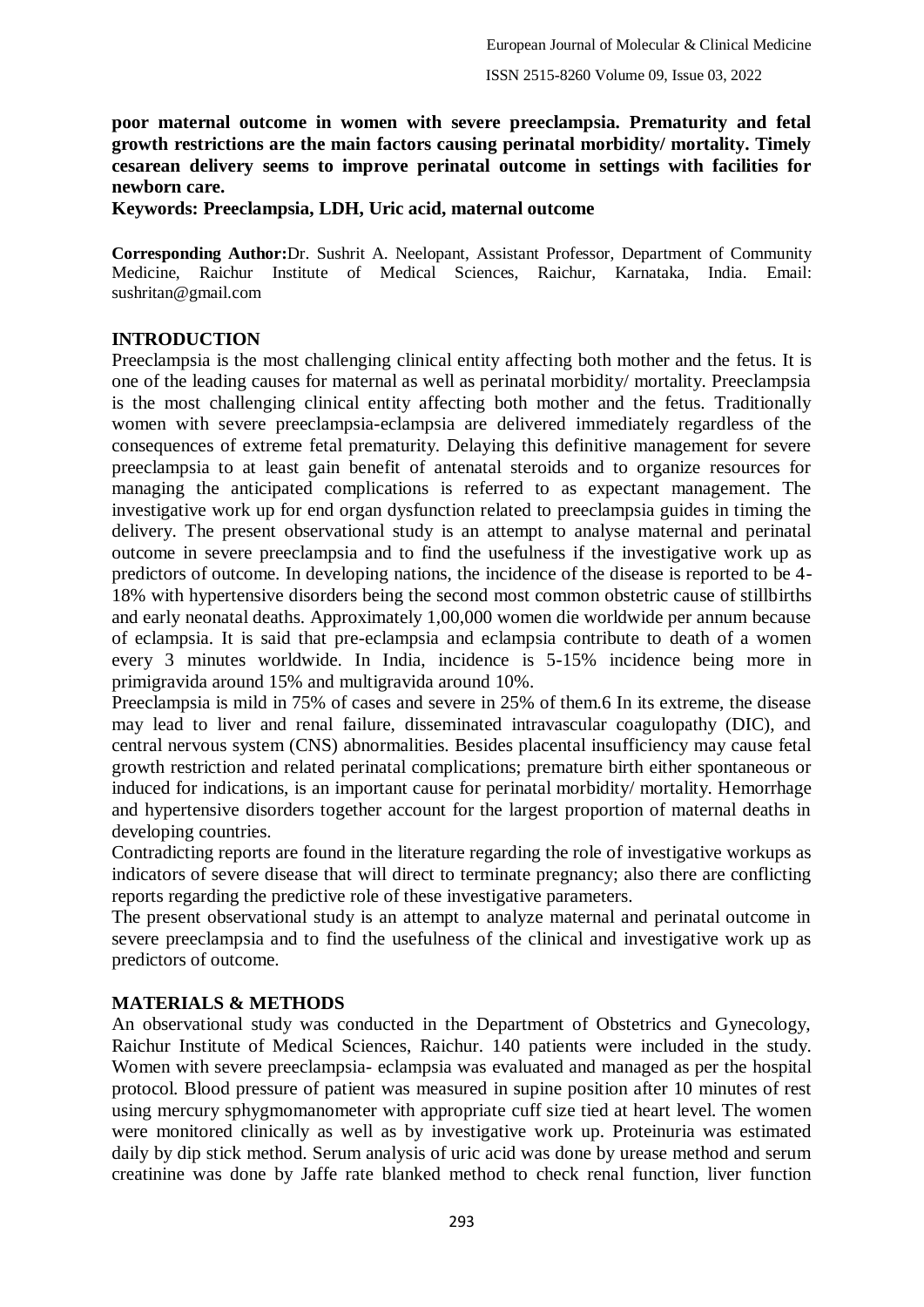tests(AST, ALT, LDH, bilirubin etc.) were done by using automated analyser. Platelet count and protein estimates in 24-hour urine (biuret method) were done at admission and as indicated by the clinical disease behavior. Peripheral smear was done to look for spherocytosis, schizocytosis, reticulocytosis, anisocytosis, triangular cells, helmet cells and burr cells for screening for HELLP syndrome. Fundus oculi was examined using ophthalmoscope for hypertension induced changes and the findings was graded as per Keith, Wagner and Barker (1939) classification. Sonographic estimation of fetal growth, weight and amount of liquor was carried out. Fetal condition was monitored by fetal heart rate auscultation and fetal heart rate tracings, Doppler analysis and modified biophysical profile.

Women were put on antihypertensive drugs- Alpha methyl dopa (maximum dose up to 2g/day)/ labetalol (800mg/day)/ amlodepine and/ or nifedipine(up to 30mg); dose adjustments or treating with additional drugs was done as per individual requirement. Two doses of intramuscular dexamethasone 12 mg, 12 hours apart was given for preterm salvageable pregnancies.

Women on expectant management was asked to report if they had headache or epigastric pain or vomiting or visual disturbances, those with eclampsia received magnesium sulfate(Pritchard regime) with standard monitoring for magnesium toxicity

Pregnancy was terminated for eclampsia, uncontrolled hypertension in spite of being on maximum dose of antihypertensives, persisting/ progressively deteriorating clinical symptoms or the biochemical markers, occurrence of complications such as placental abruption, eclampsia, renal failure and indication of non-reassuring fetal status. The decision regarding the route of delivery was based on estimated fetal weight, salvageability, gestational age, amniotic fluid index, fetal status and cervical score.

All investigative parameters were compared with the maternal outcome. Clinical, hematological and investigative parameters considered and the cut off are as follows:

Clinical parameters: Mean arterial pressure was calculated using the formula:  $MAP = [(2 \times 1)]$ diastolic)+systolic] / 3=  $[(2X 110)+160]$  / 3= 127 mm of Hg. It was calculated using blood pressure at the time of admission. Fundoscopy- Hypertensive retinopathy was graded according to Keith-Wagener-Barker classification of hypertensive retinopathy. Patients who had blood pressure  $\geq 160/110$  mm of hg with proteinuria of any degree or Blood pressure  $\geq$ 140/90 mm of hg with proteinuria of  $> 2+$  were included in the study. Institutional ethics committee approval was taken before starting the study.

Hematological and biochemical parameters are as in [Table1].

| <b>Parameters</b>      | <b>Cut off values</b> |
|------------------------|-----------------------|
| Mean arterial pressure | $\geq$ 127 mm of hg   |
| Urine protein random   | $\geq$ 2+             |
| 24hr urine protein     | $\geq$ 3g             |
| Hemoglobin             | $\geq$ 11g%           |
| Total count            | $\geq$ 1000 cu/mm     |
| Platelets              | $<1$ lakh/ml          |
| Serum uric acid        | $\geq$ 7 mg/dl        |
| Serum creatinine       | $\geq$ 1.2 mg/dl      |

**Table 1: Hematological and biochemical parameters in severe preeclampsia**

These were compared with various adverse maternal outcome. The maternal outcome variables were divided in to three categories: 1. Normal outcome, 2. Eclampsia, 3. Other complications (Abruprtion, HELLP, renal failure, pulmonary edema, cardiomyopathy, cerebral hemorrhage).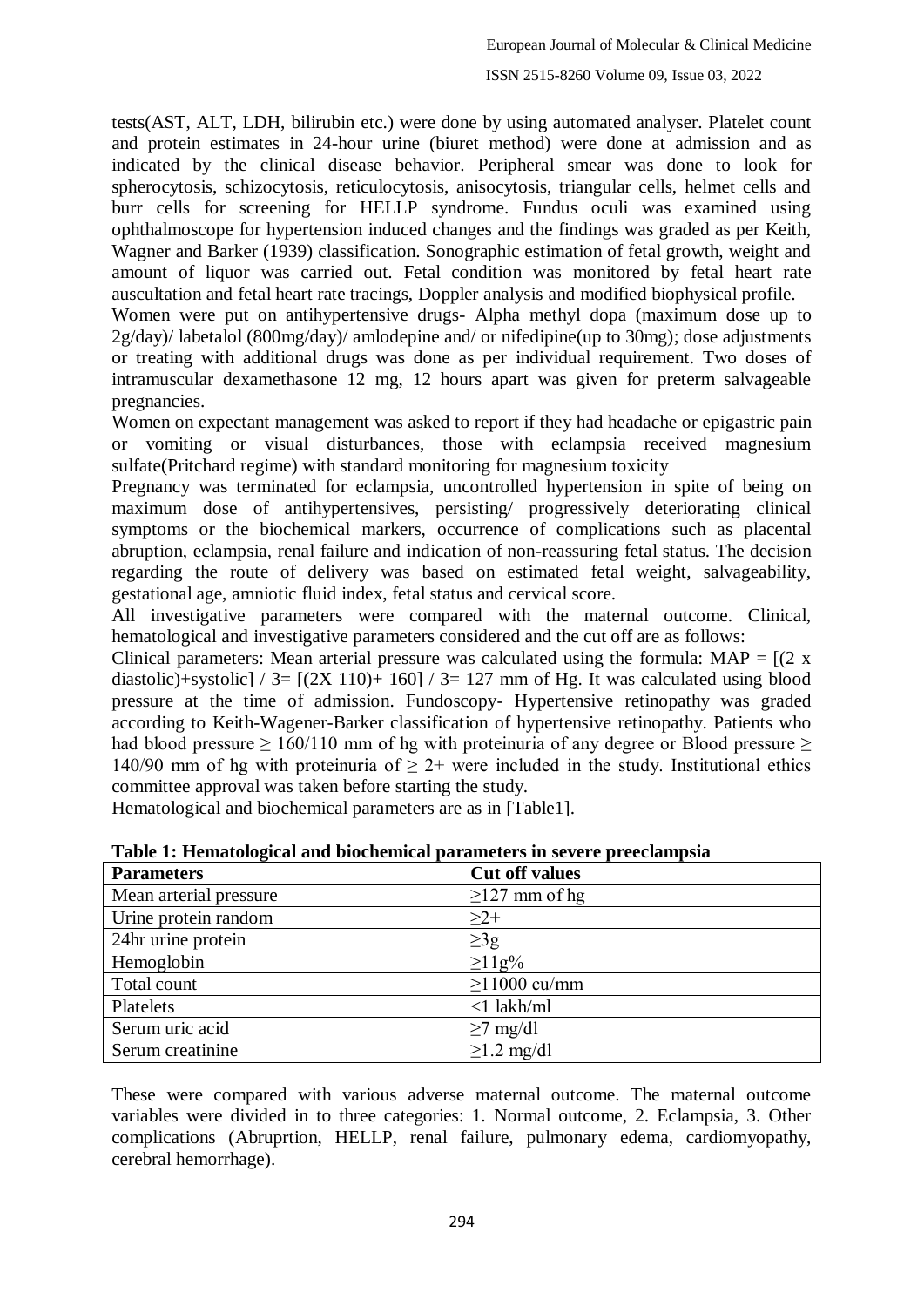Perinatal outcome measures studied were live births, fetal growth restriction (IUGR), still births, neonatal complications (sepsis, intraventricular hemorrhage, hyperbilirubinemia, necrotizing enterocolitis) and neonatal deaths. Perinatal outcome was studied against different gestational age and birth weight categories and also depending on fetal Doppler abnormalities. Statistical analysis was done by applying chi-square.

## **RESULTS**

During the period of study 150 patients who satisfied the inclusion criteria were included in the study. [Table 2] showing the mean age of women with severe preeclampsia was 27.2 years. Eleven were above 35 years and 6 were teenage pregnancies. Two third of the group (61.4%) was primigravidae. Previous history of preeclampsia, bad obstetric history and chronic hypertension was seen in 25 women. Associated medical disorder systemic lupus erythematosus and pheochromocytoma was seen in 4 women. outside (85%) and only 15% were booked with us. Due to maternal or fetal indications emergency cesarean delivery was done in 105(75%) and 35(25%) had vaginal delivery. Three women had cesarean delivery outside before referral here. Among vaginal deliveries 4 had spontaneous onset of labor and 25 had induced preterm delivery. It was observed that mean gestational age at diagnosis of severe preeclampsia was 30 weeks and gestational age at delivery was 33 weeks. Most of them were referred from outside.

| rabic 2. I aucht prome         |                      |               |
|--------------------------------|----------------------|---------------|
| <b>Patient characteristics</b> | <b>Observation</b>   |               |
| Mean age (years)               |                      | 27.2 (18-38)  |
| Parity (Number)                | Primigravida         | 86 (61.4%)    |
|                                | Multigravida         | 54(38.5%)     |
| Previous history               | Preeclampsia         | 12(8.5%)      |
| [number $(\%)$ ]               | <b>BOH</b>           | 5(3.5%)       |
|                                | Chronic hypertension | $6(4.2\%)$    |
| Associated medical disorder    | <b>SLE</b>           | 2             |
|                                | Pheochromocytoma     | 2             |
| Gestational age (weeks)        | At diagnosis         | $30(20-39.3)$ |
|                                | At delivery          | $33(20-40)$   |
| Antenatal Booking [Number (%)] | <b>Booked</b>        | 21(15%)       |
|                                | Referred             | 119(85%)      |
| Vaginal delivery               |                      | 35(25%)       |
| Caesarean delivery             |                      | 105(75%)      |

|  | <b>Table 2: Patient profile</b> |  |
|--|---------------------------------|--|
|  |                                 |  |

[Table 3] shows that systolic blood pressure was >160 mm of Hg only in 42(30%) of the group. The remaining 70% of them though the systolic BP was not in the range of severe PE, had other criteria of severe preeclampsia. Similarly only 22 women(15%) had diastolic BP more than 110 mm of Hg. Blood pressure (both systolic and diastolic)  $> 160/110$  mm of Hg was seen in 44(31.4%).

Signs of impending eclampsia were seen in 26 women with severe preeclampsia. Twentynine (20%) women had eclampsia. Four women required ICU admission: Two had renal failure and one each had HELLP and disseminated intravascular coagulation.

### **Table 3: Disease profile**

| <b>Clinical parameter</b> |     | Number( $\%$ )               |
|---------------------------|-----|------------------------------|
| Systolic BP( $mm$ of Hg)  | 140 | $\cap$ = $\cap$ =<br>ت<br>ັບ |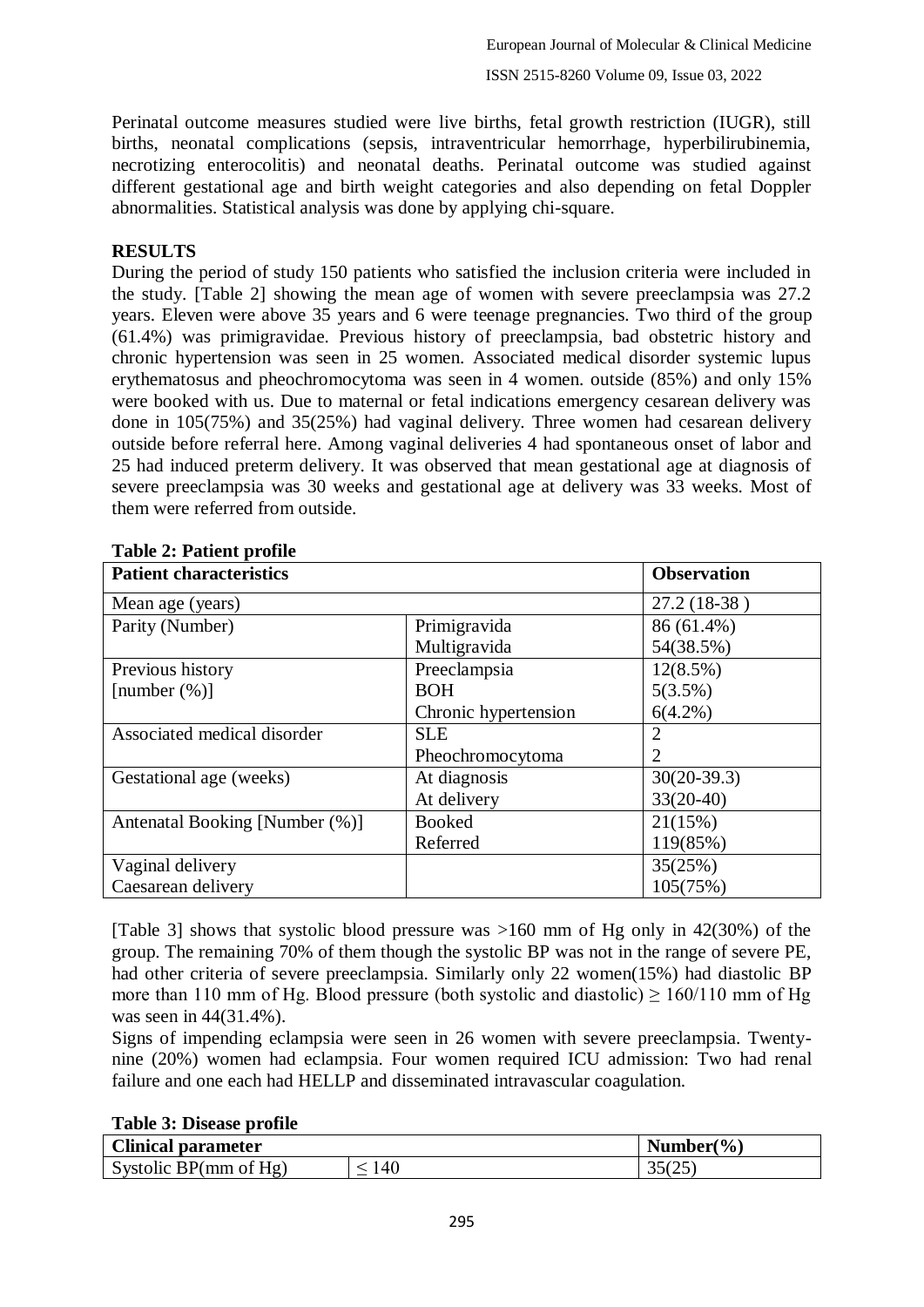ISSN 2515-8260 Volume 09, Issue 03, 2022

| $n = 140$                    | $140 - 160$                        | 63(45)    |
|------------------------------|------------------------------------|-----------|
|                              | >160                               | 42(30)    |
| Diastolic BP(mm of Hg)       | $90 - 110$                         | 118(84.3) |
| $n = 140$                    | >110                               | 22(15.7)  |
| Impending eclampsia $(n=26)$ | Severe headache                    | 10(38.4)  |
|                              | Epigastric or upper right quadrant | 5(19.2)   |
|                              | pain                               |           |
|                              | Persistent visual symptoms         | 6(23.07)  |
|                              | Oliguria                           | 5(19.2)   |
| Eclampsia ( $n = 140$ )      |                                    | 29(20.1)  |
| ICU admission                |                                    | 4(2.85)   |

[Table 4] shows that abnormal value above cutoff to define severe PE was found commonly for proteinuria (90%). Other investigations had values in the severe PE range only in 12-34% of the group.

#### **Table 4: Investigation profile**

| <b>Investigations</b>        | <b>Cut off values</b> | Number $(\% )$ |
|------------------------------|-----------------------|----------------|
| Urine protein                | $1+$                  | 14(10)         |
|                              | $\geq$ 2+             | 126 (90)       |
| 24 hr urine protein $(n=42)$ | $<$ 3 $g$             | 33(23.5)       |
|                              | $3-5$ g               | 9(6.4)         |
| Serum creatinine(mg/dl)      | $\leq1.2$             | 123 (87.8)     |
|                              | >1.2                  | 17(12.1)       |
| Serum uric acid(mg/dl)       | $\leq$ 7              | 106(75.7)      |
|                              | >7                    | 34(24.2)       |
| AST(I/U)                     | $\leq 70$             | 119(85)        |
|                              | $>70$                 | 17(12.1)       |
| ALT(I/U)                     | $\leq 70$             | 123 (87.8)     |
|                              | $>70$                 | 17(12.1)       |
| LDH(I/U)                     | $\leq 600$            | 96(68.5)       |
|                              | >600                  | 44 (31.4)      |
| Platelets (lakh/ml)          | $\leq1$               | 25(17.8)       |
|                              | >1                    | 115(82.1)      |

[Table 5] shows that out of 140 women studied 20.7%(29) had eclampsia, abruption 3.5%(5), HELLP 4.28%(6), renal failure 6.42%(9), pulmonary edema 2.85%(4), cardiomyopathy 0.71%(1), cerebral hemorrhage 0.71%(1). 17 women had more than 1 complication (HELLP, eclampsia, pulmonary edema, cerebral infarct, renal failure). Two women were discharged against medical advice one with renal failure with pulmonary edema and the other with HELLP. There was no maternal mortality among 140 women studied.

Among 29 women with eclampsia, 25 women had antepartum eclampsia at the time of arrival and 2 each had antepartum and postpartum eclampsia after admission.

#### **Table 5: Maternal complications.**

| Complication | <b>Frequency (Number)</b> | $\frac{0}{0}$ |
|--------------|---------------------------|---------------|
| Eclampsia    | 29                        | 20.7          |
| Abruption    |                           | 257<br>J.J    |
| <b>HELLP</b> |                           | $\Delta$      |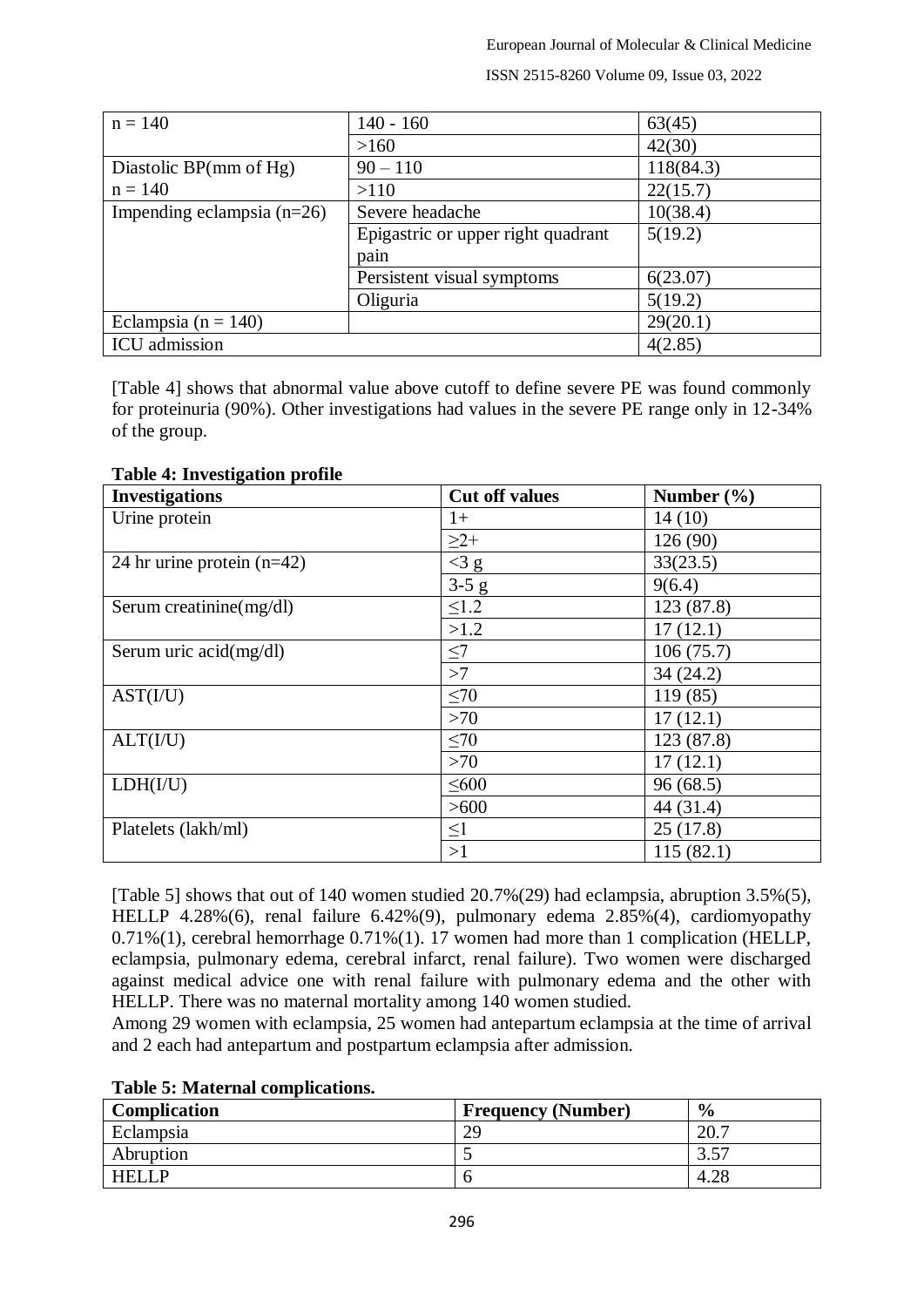European Journal of Molecular & Clinical Medicine

ISSN 2515-8260 Volume 09, Issue 03, 2022

| Renal failure                     |     | 6.42 |
|-----------------------------------|-----|------|
| Pulmonary edema                   |     | 2.85 |
| Cardiomyopathy                    |     | 0.71 |
| Cerebral haemorrhage              |     | 0.71 |
| Discharged against medical advice |     | 1.4  |
| Maternal mortality                | Nil |      |

[Table 6] shows that among the 140 women 114 had perinatal complications [stillbirth 33, neonatal morbidity 81(neonatal deaths 8)]. Of the 114 with perinatal complications 106 were preterm and 8 were term babies. In the preterm group 81(69%) babies survived; Of the 88 live newborns the survival was 92%. Among term babies 4(50%) were still births(1 due to abruption, 2 were due to severe IUGR and oligoamnios and 1 due to severe oligoamnios). there was one neonatal death due to severe respiratory distress syndrome.

|                               | Preterm $(n=117)$ |      | $Term(n=23)$     |      |
|-------------------------------|-------------------|------|------------------|------|
| Perinatal outcome             | n                 | %    | n                | %    |
| Stillbirth                    | 29                | 27.4 | 4                | 50   |
| Live birth                    | 88                | 75   | 19               | 82.6 |
| Neonatal death                |                   | 6.6  |                  | 12.5 |
| <b>NICU</b> admissions        | 64                | 60.3 | 4                | 50   |
| Respiratory distress syndrome | 23                | 21.7 | 3                | 37.5 |
| Sepsis                        |                   | 1.9  | O                |      |
| <b>IVH</b>                    |                   | 0.9  | $\left( \right)$ |      |
| Hyperbilirubinemia            | Q                 | 8.5  | 5                | 62.5 |
| <b>NEC</b>                    |                   | 1.8  | 0                |      |
| <b>Survivors</b>              | 81                | 69   | 18               | 78   |

### **Table 6: Perinatal outcome**

[Table 7] shows that of the 44 women who had mean arterial pressure >127 mm of Hg 31.8% women had eclampsia and this had significant correlation.

| <b>Outcome</b>      | $<$ 127 mm of Hg | $>127$ mm of Hg | <b>Total</b> | P value |
|---------------------|------------------|-----------------|--------------|---------|
|                     | $(n=96)$         | $(n=44)$        | $(n=140)$    |         |
| Normal              | 70(72.9%)        | 23(52.3%)       | 93(66.4%)    |         |
| Eclampsia           | $15(15.6\%)$     | $14(31.8\%)$    | $29(20.7\%)$ | 0.042   |
| Other complications | 13(13.5%)        | $8(18.2\%)$     | 21(15%)      | 0.646   |

**Table 7: Correlation of mean arterial pressure and maternal outcome**

[Table 8] shows that out of 140 women who had severe preeclampsia 20 had serum creatinine more than 1.2 mg/dl. Among them 5 had normal outcome, 6 had eclampsia and 9 had other complications. Statistically significant ( $p > 0.05$ ) correlation was seen between serum creatinine and maternal complications.

| <b>Outcome</b> | $<1.2$ mg/dl<br>$(n=123)$ | $>1.2$ mg/dl<br>$(n=20)$ | <b>Total</b><br>$(n=140)$ | P value |
|----------------|---------------------------|--------------------------|---------------------------|---------|
| Normal         | 88(71.5%)                 | $5(29.4\%)$              | 93(66.4%)                 |         |
| Eclampsia      | 23(18.6%)                 | $6(35.2\%)$              | 29(20.7%)                 | 0.819   |
| Others         | $12(9.7\%)$               | $9(52.9\%)$              | 21(15%)                   | 0.025   |

#### **Table 8: Correlation of Serum creatinine and maternal outcome**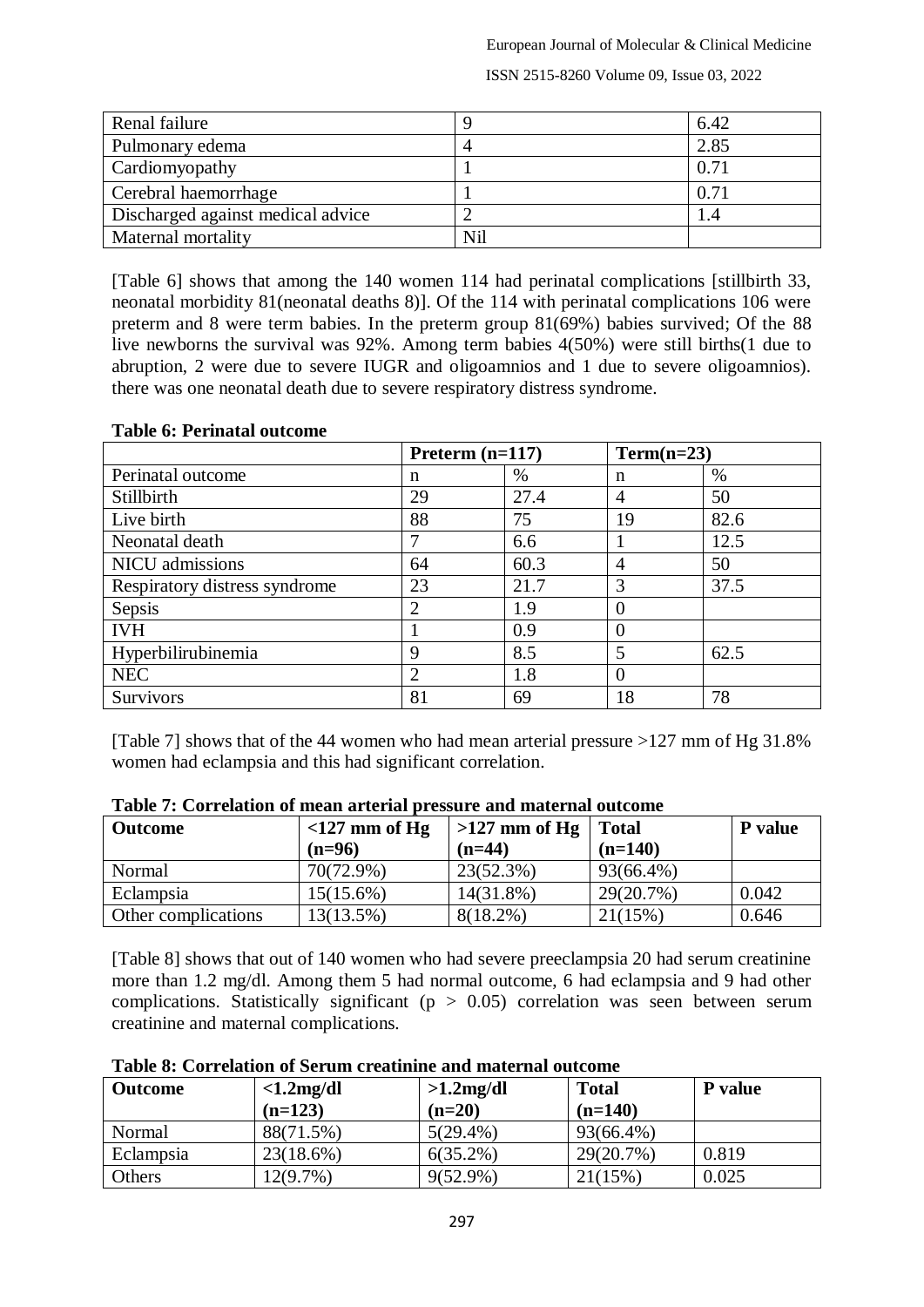[Table 9] shows that 37 women who had severe preeclampsia had serum uric acid more than 7 mg/dl. Among them 11 had normal outcome, 16 had eclamspia and 10 had other complications. There was statistically significant correlation between serum uric acid >7mg/dl and both eclampsia and other maternal complications.

| <b>Outcome</b> | $7mg/dl$<br>$(n=106)$ | >7mg/dl<br>$(n=37)$ | <b>Total</b><br>$(n=140)$ | P value |  |
|----------------|-----------------------|---------------------|---------------------------|---------|--|
| Normal         | 82(77.3%)             | 11(32.3%)           | 93(66.4%)                 |         |  |
| Eclampsia      | $13(12.2\%)$          | $16(47.1\%)$        | 29(20.7%)                 | 0.001   |  |
| Others         | $11(10.3\%)$          | $10(29.4\%)$        | 21(15%)                   | 0.010   |  |

**Table 9: Correlation of serum uric acid and maternal outcome**

[Table 10] shows that out of 140 women with severe preeclampsia 28 had platelets less than one lakh. Among them 10 women had normal outcome, 9 had eclampsia and 9 had other complications. There was correlation between low platelets and maternal complications other than eclampsia.

| Table To, Correlation of Flatelet count and material outcome |               |                  |              |         |
|--------------------------------------------------------------|---------------|------------------|--------------|---------|
| <b>Outcome</b>                                               | $<$ 1 lakh/ml | $\geq 1$ lakh/ml | <b>Total</b> | P value |
|                                                              | $(n=28)$      | $(n=115)$        | $(n=140)$    |         |
| Normal                                                       | $10(40\%)$    | 83(72.1%)        | 93(66.4%)    |         |
| Eclampsia                                                    | 9(36%)        | $20(17.3\%)$     | 29(20.7%)    | 0.626   |
| Others                                                       | 9(36%)        | 12(10.4%)        | 21(15%)      | 0.003   |

**Table 10: Correlation of Platelet count and maternal outcome**

### **DISCUSSION**

The maternal and perinatal morbidity and mortality due to preeclampsia has come down dramatically in developed countries. This has been achieved by improvements in antenatal care and early hospitalization and proper maternal and fetal survelliance. In developing countries preeclampsia-eclampsia still stands as one of the major complications of pregnancy. It has been observed that preeclampsia is more common in young or elderly primigravidas and it is reported that maternal age  $> 35$  years was significantly associated with preeclampsia and attributed this to the fact that progressive vascular endothelial damage occurs with aging.<sup>[1]</sup> In a study by Abuheja AT had a still higher age preponderance (45 – 46 years) of the preeclampsia.<sup>[2]</sup> However in our study the mean age of the women with preeclampsia was 26 years probably because in India the age of primigravida is mostly between 20-30 years.

It is shown that nulliparous women are at an increased risk which is related to maternal first exposure to chorionic villi.<sup>[3]</sup> The majority of women in this study were also were primigravida (61.4%).

In the present study, 15% were booked case and 85% were referred cases. All with eclampsia were unbooked in our study similar to 80-90% of the eclampsia being unbooked cases in the studies Zuspan.<sup>[3]</sup> However Sibai BM,<sup>[4]</sup> reported that one – third of women with regular prenatal care had abrupt onset of severe preeclampsia/eclampsia without prior positive clinical or laboratory findings.

In this study, the most common maternal complication was eclampsia 20.7%, followed by renal failure (6.42%), HELLP syndrome (4.28%), placental abruption (3.5%) and pulmonary edema (2.8%). Also, there were preeclampsia associated rare complications such as cerebral haemorrhage and cardiomyopathy. This was comparable with the various studies.<sup>[5]</sup>

In present study 4(2.8%) women required ICU admission because of renal failure, HELLP and pulmonary edema. There was no maternal death in this study. The most common cause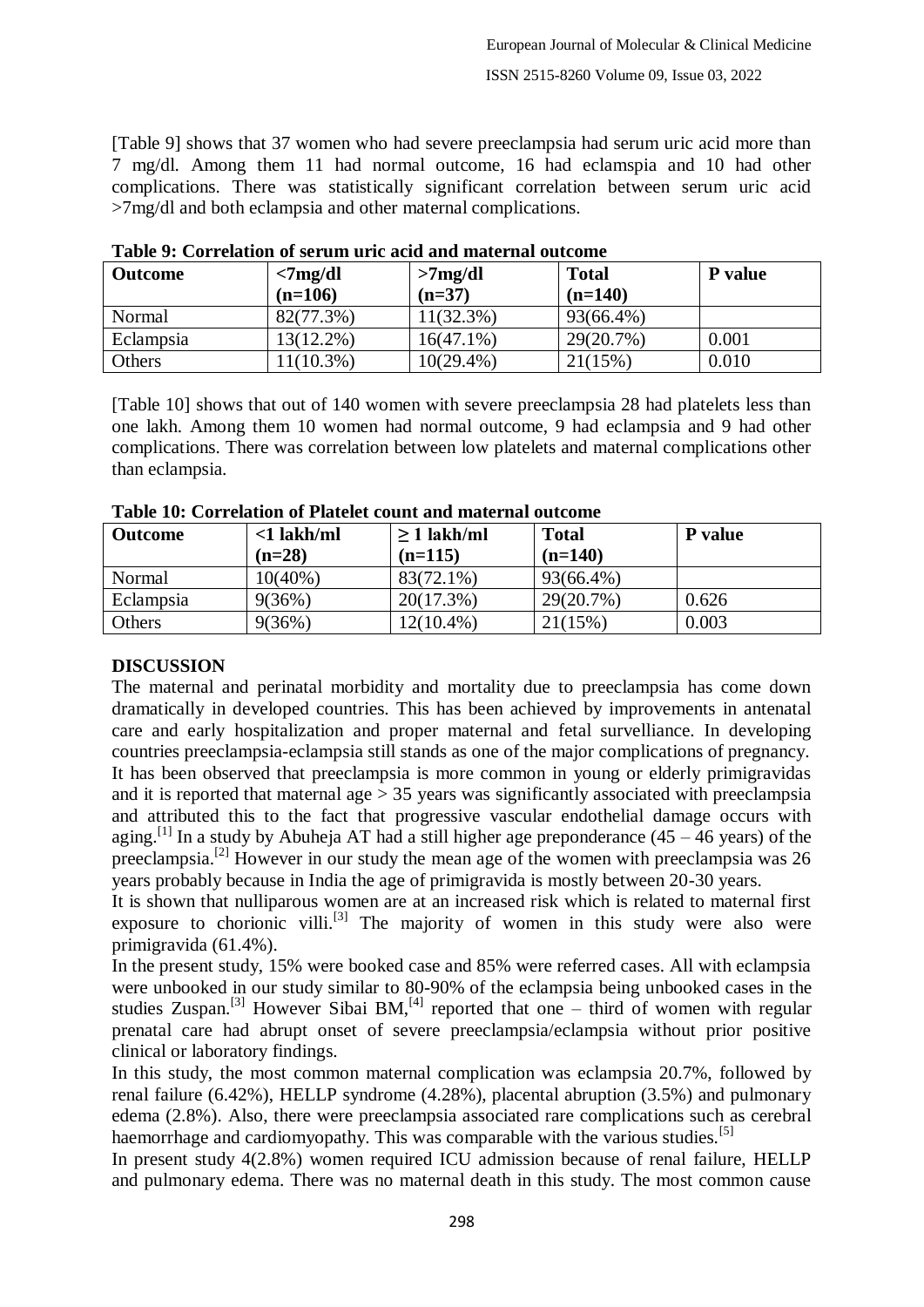of death are intracranial bleeding and acute renal failure secondary to abruption placentae. It was comparable with the other studies where the ICU admissions in their study were due to HELLP, renal failure, abruption and  $DIC<sup>[6]</sup>$ . The greatest risk of maternal death is when eclampsia develops before 28 weeks of gestation.<sup>[4]</sup> In this study there were no early onset eclampsia case seen.

Babies born to severe preeclampsia and eclampsia mothers are mainly low birth weight  $\left($  <2.5kg) which may be due to preterm delivery or intrauterine growth restriction. In present study, of 107 (93%) live new-borns were low birth weight  $\langle 2.5 \text{ kg} \rangle$ . In this group 93 babies survived; and among the very low birth weight  $\left($ <1000g) new-borns the survival rate was 66%.

In our group there were 75.5% of preterm babies and 5.7% were term babies. Sixty percent of preterm new-borns and 50% of term new-borns required NICU admission, the common neonatal complication in preterm new-borns was respiratory distress syndrome 23 (21.7%) and in term new-borns was hyperbilirubinemia 5 (62.5%). Survival among preterm and term new-borns was 92% and 95% respectively. It has been estimated that of all pregnancies among women suffering from severe preeclampsia and eclampsia, 11.5% to 30% end up as still births or perinatal deaths.<sup>[7]</sup> In the present study stillbirths were  $23.5\%$  and perinatal deaths were 29%. All still births were referred cases.

In our study we considered mean arterial pressure (MAP) as one of the measures to study the correlation with the outcome. We noted that women had eclampsia or other preeclampsia related complications even at blood pressures- systolic or diastolic or both- not at a level beyond the cut off of 160/110 mm Hg for severe preeclampsia. When we considered MAP more than 127mm Hg, 31.8% had eclampsia, 18.2% had other maternal complications, 52.3% had normal outcome and one woman had cerebral haemorrhage for her MAP was > 127 mm of Hg. Studies by Menzies J and Zang J have reported that there is no relation between blood pressure and adverse maternal outcome. <sup>[8,9]</sup> However Martin Jr,<sup>[10]</sup> found correlation between systolic blood pressure more than 160 mm of hg and stroke. Systolic blood pressure also had a significant ( $p < 0.05$ ) influence on perinatal deaths in the study by Dhananjay BS among women with eclampsia. $^{[11]}$ 

Proteinuria was always thought to be a good indicator of the severity of preeclampsia. In present study random urine protein more than 2+ was seen in 129 patients; 22.2% had eclampsia and 15.8% had other complications. Twenty-four-hour urinary protein testing could be done only for 42 women. In other cases decision to terminate pregnancy had to be taken immediately, hence there was no time for 24 hour analysis. Seventy seven percent of women whose 24-hour urine protein was 3 to 5 grams had normal outcome. Chan P et al and Thangaratnam S et al have found that no level of proteinuria could be defined to predict outcomes and is a poor predictor of either maternal or fetal outcome. [12,13]

There is elevation of haemoglobin and haematocrit caused by decrease in plasma volume. It is known that haemoconcentration is a hallmark of eclampsia, because of haemoconcentration there is decreased regional perfusion and leads to altered cerebral autoregulatory function which can in turn lead to PRES8. In present study one women had haemoglobin more than 13g% and 21.4% had between 11 to 13 g% had eclampsia. HELLP syndrome was seen in women with haemoglobin 11 to 13 g% in 4 and more than 13 g% in two women. One study showed that increased haemoglobin/haematocrit reflects the severity of preeclampsia. So haemoglobin/haematocrit are not good predictors of eclampsia.<sup>[14]</sup>

Preeclampsia is a proinflammatory state caused by placental hypoperfusion. In this study 105 women had total count more than 11000/cc., 4 patients with HELLP had total count more than 11000/cc. A study by Magann  $EF$ ,  $^{[15]}$  found that there was significant elevation of total WBC count than platelet count. Platelet count varied inversely with WBC counts and the finding of an association between increasing leucocytosis and worsening thrombocytopenia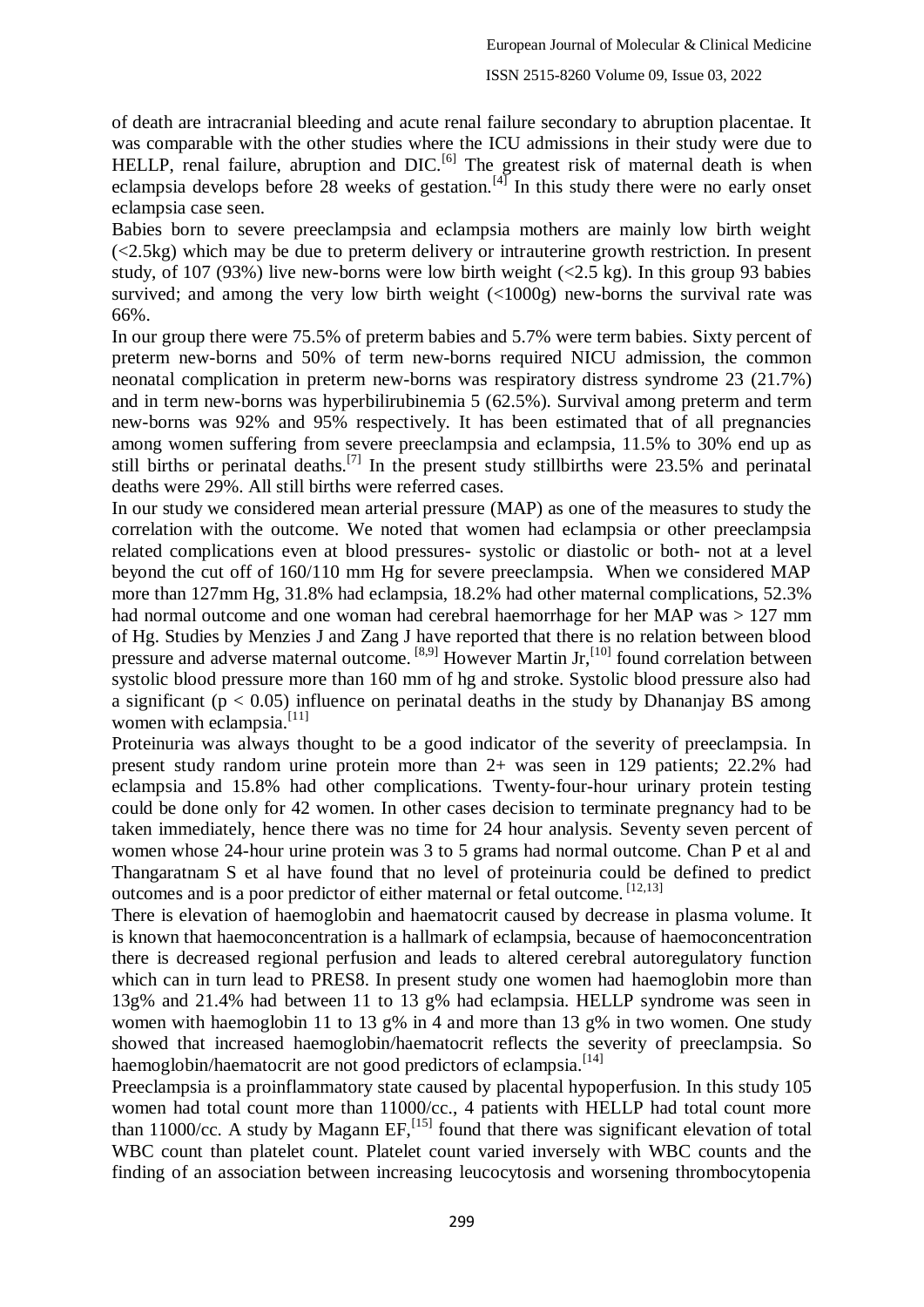early in the course of HELLP syndrome supports the hypothesis that it may represent an inflammatory state. But it is not a good predictor for maternal outcome in sever preeclampsia. It is also seen that women with serum uric acid more than 7 mg/dl, 47.1% had eclampsia and 29.4% had other maternal complications. This was comparable with the studies by Parrish M et al,<sup>[16]</sup> and Menzies et al.<sup>[8]</sup> In present study Women who had uric acid less than 7 mg/dl 12.2% had eclampsia and 10.3% had other severe preeclampsia related complications.

In the present study it was found that women who had serum creatinine more than 1.2 mg/dl was found to have more other maternal complications like abruption, renal failure etc. Women who had serum creatinine less than 1.2mg/dl was found to have 18.6% eclampsia and 9.7% other maternal complications. Other studies have also found that serum creatinine >1.2 mg/dl is associated with adverse maternal outcome.<sup>[17,16]</sup>

Platelet count less than 100 X 109 was associated with maternal complications other than eclampsia. This was comparable with the studies Brown MA et al.  $^{[17]}$ 

# **CONCLUSION**

Maternal and perinatal morbidity is still high among women with severe preeclampsia. Mean arterial pressure >126 mm of Hg, uric acid >7mg/dl, platelet count <1,00,000 cells/cc, serum creatinine >1.2 mg/dl were found correlate significantly with poor maternal outcome in women with severe preeclampsia. Prematurity and foetal growth restrictions are the main factors causing perinatal morbidity/ mortality. Timely caesarean delivery seems to improve perinatal outcome in settings with facilities for new-born care.

# **REFERENCES**

- 1. Lee CJ, Hseih TT, Chiu TH et al. Risk factors for preeclampsia in an Asian population. Int J Gynecol Obstet 2000; 49: 271-5.
- 2. Conde-Agudelo A, Belizan JM. Risk factors for preeclampsia in a large cohort of Latin Ameican and Caribbean women. Br J Obstet Gynaecol 2000; 107:75-83.
- 3. Arup Kumar M et al. Eclampsia- present scenario in a referral medical college hospital. J Obstet Gynaecol Ind 2001; 51(3): 143-7.
- 4. Sibai BM. Eclampsia VI. Maternal-perinatal outcome in 254 cases. Am J Obstet Gynecol 1990; 163:1049-55.
- 5. Jenny E Mayers, Philip N Baker. Hypertensive diseases and eclampsia. Current opinion in Obstet and Gynecol 2002;14:119-25.
- 6. Bombrys AE, Barton JR, Nowacki EA, et al: Expectant management of severe preeclampsia at less than 27 weeks' gestation: Maternal and perinatal outcomes according to gestational age by weeks at onset of expectant management. Am J Obstet Gynecol 2008; 199(1):45-67.
- 7. Anita Simlot. Fetal and neonatal complications in pregnancy- induced hypertension. Hypertensive disorders in pregnancy India Jaypee,2007; 25: 279-286.
- 8. Menzies J, von Dadelszen P, & PIERS Study Grp. The PIERS (Pre-Eclampsia Integrated Estimate of Risk) models: univariable and cluster analyses. Hypertens Pregnancy 2008; 27. 620-3.
- 9. Zhang J, Klebanoff MA & Roberts JM. Prediction of adverse outcomes by common definitions of hypertension in pregnancy. Obstet Gynecol 2001; 97: 261-7.
- 10. Martin Jr. JN, Thigpen BD, Moore RC et al. Stroke and severe preeclampsia and eclampsia: a paradigm shift focusing on systolic blood pressure. Obstet Gynecol. 2005; 105: 246–54.
- 11. BS.Dhananjay, G. Dayananda, D. Sendilkumaran, Niranjan Murthy. A Study of Factors Affecting Perinatal Mortality in Eclampsia. JPBS 2009;22 (2):2-5.